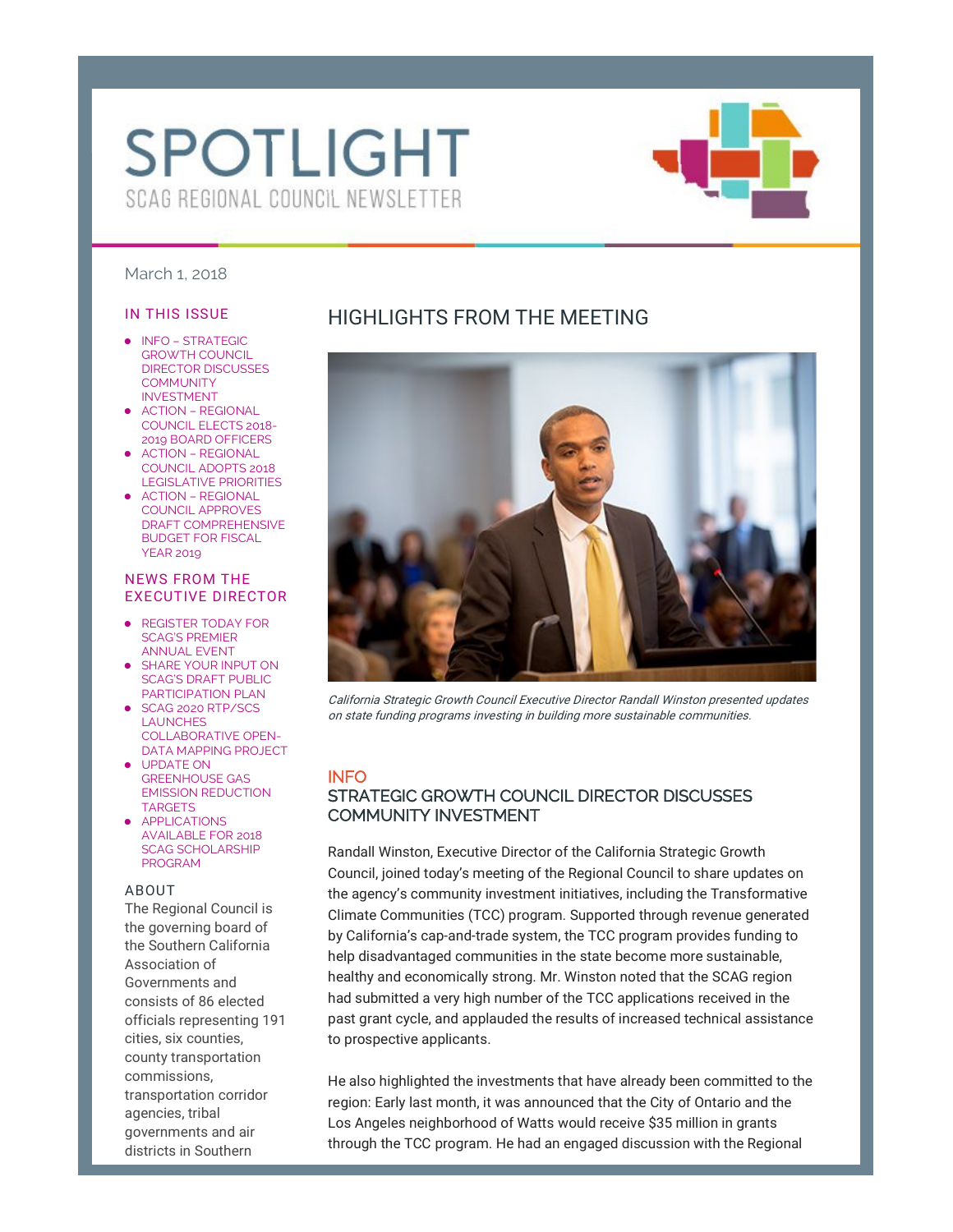California.

#### AGENDA

For current and archived Regional Council meeting agendas and videos, visit: bit.ly/AgendaRC.

Council, who expressed commitment to ensuring that the SCAG region, which is home to nearly half of the state's population and two-thirds of its disadvantaged communities, receives the resources it needs. Further grants from the TCC program will be announced by the Strategic Growth Council later this year.

## **ACTION** REGIONAL COUNCIL ELECTS 2018-2019 BOARD OFFICERS



The Regional Council today unanimously approved the nominations for the SCAG 2018- 2019 Board Officers, as submitted by the Nominating Committee. Congratulations to Hon. Alan Wapner, from the City of Ontario and San Bernardino County Transportation Authority representative, who will serve as the new SCAG President; Mayor William "Bill" Jahn, City of Big Bear Lake, as First Vice President; and Hon. Randon Lane, City of Murrieta, as Second Vice President. The slate of new officers will be presented to the General Assembly for ratification at its meeting on May 3.

## **ACTION** REGIONAL COUNCIL ADOPTS 2018 LEGISLATIVE PRIORITIES

The Regional Council voted to approve legislative priorities for the 2018 state and federal legislative sessions. The adopted slate of priorities aligns with the agency's long-term objectives and builds on established Regional Council-endorsed policies. This follows approval from the Legislative/Communications & Membership Committee, who voted to recommend the adoption of the 2018 legislative priorities at their Feb. 20 meeting.

At the state level, SCAG is committed to supporting robust sources of transportation funding and revenue, regional equity in resource distribution under the state's cap-and-trade program and incentive-based approaches to increasing development of housing, including affordable housing. In Washington, we will pursue increased federal support for transportation systems and freight infrastructure. To read the 2018 Legislative Priorities in full, or to learn more about our Legislative Program, visit scag.ca.gov/legislation.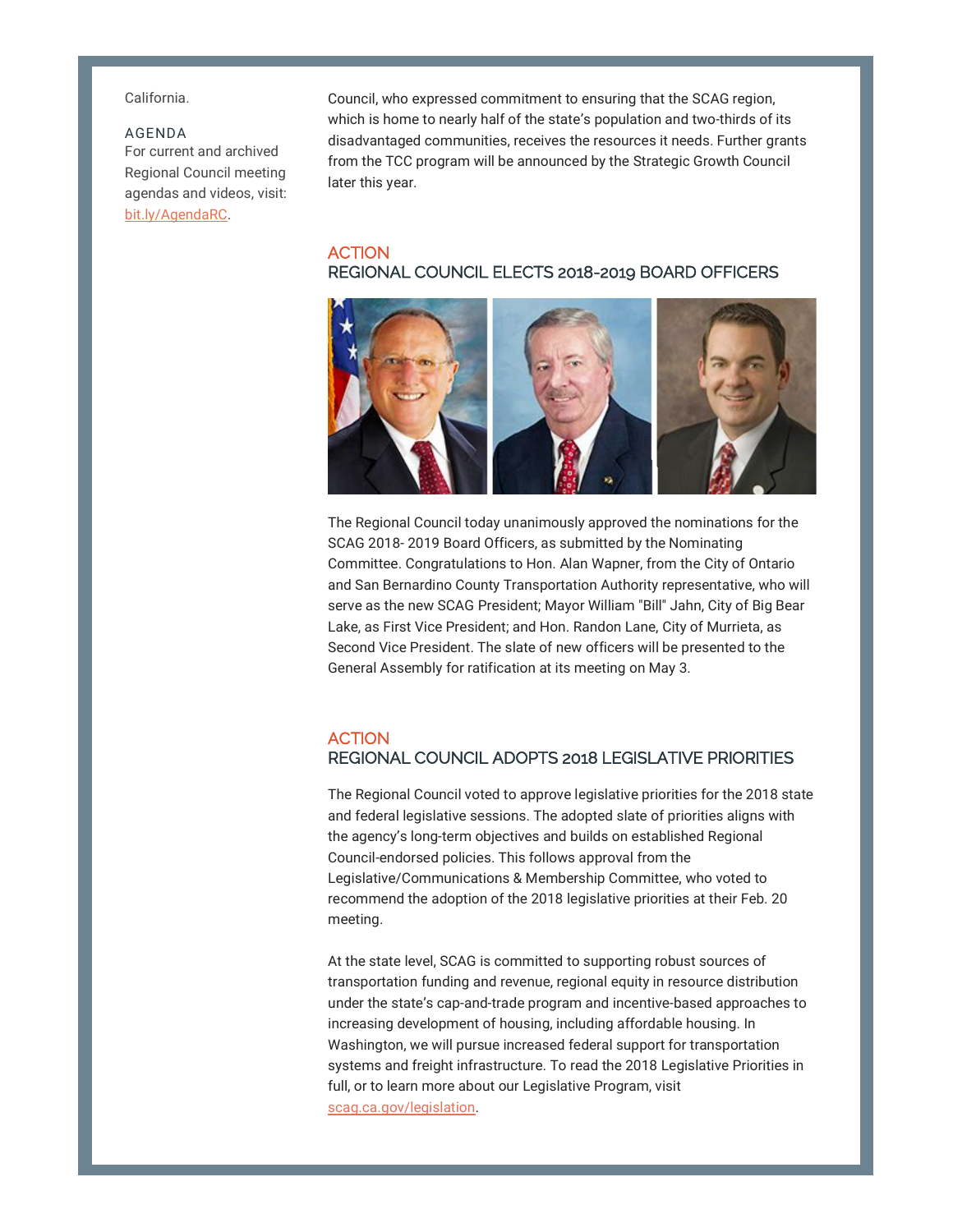#### ACTION

#### REGIONAL COUNCIL APPROVES DRAFT COMPREHENSIVE BUDGET FOR FISCAL YEAR 2019

The Regional Council has moved to approve SCAG's Draft Comprehensive Budget for Fiscal Year 2018-2019, including the Draft Overall Work Plan (OWP). This program outline's the agencies major strategic initiatives for this year, and aligns with SCAG's newly adopted Strategic Plan.

The Regional Council's vote also authorized the release of the Draft OWP for a 30-day period of public review. SCAG welcomes comments, which will be accepted until 5:00 p.m. on April 2. To view the full Draft FY 2018-2019 OWP and learn how to submit comments, visit: scag.ca.gov/about/Pages/DraftFY2018-2019OWP.aspx.

At the close of the public comment period, the Final OWP will be submitted to the Regional Council for approval on May 3. The General Fund Budget and the Membership Assessment will be forwarded to the General Assembly for approval, also in May.



Mayor James Butts of the City of Inglewood also made a presentation to the Regional Council, sharing a preview of major economic development coming to his city and to the region. Mayor Butts is pictured at center, along with Strategic Growth Council Executive Director Randall Winston (left) and SCAG Executive Director Hasan Ikhrata (right).

# NEWS FROM THE EXECUTIVE DIRECTOR

REGISTER TODAY FOR SCAG'S PREMIER ANNUAL EVENT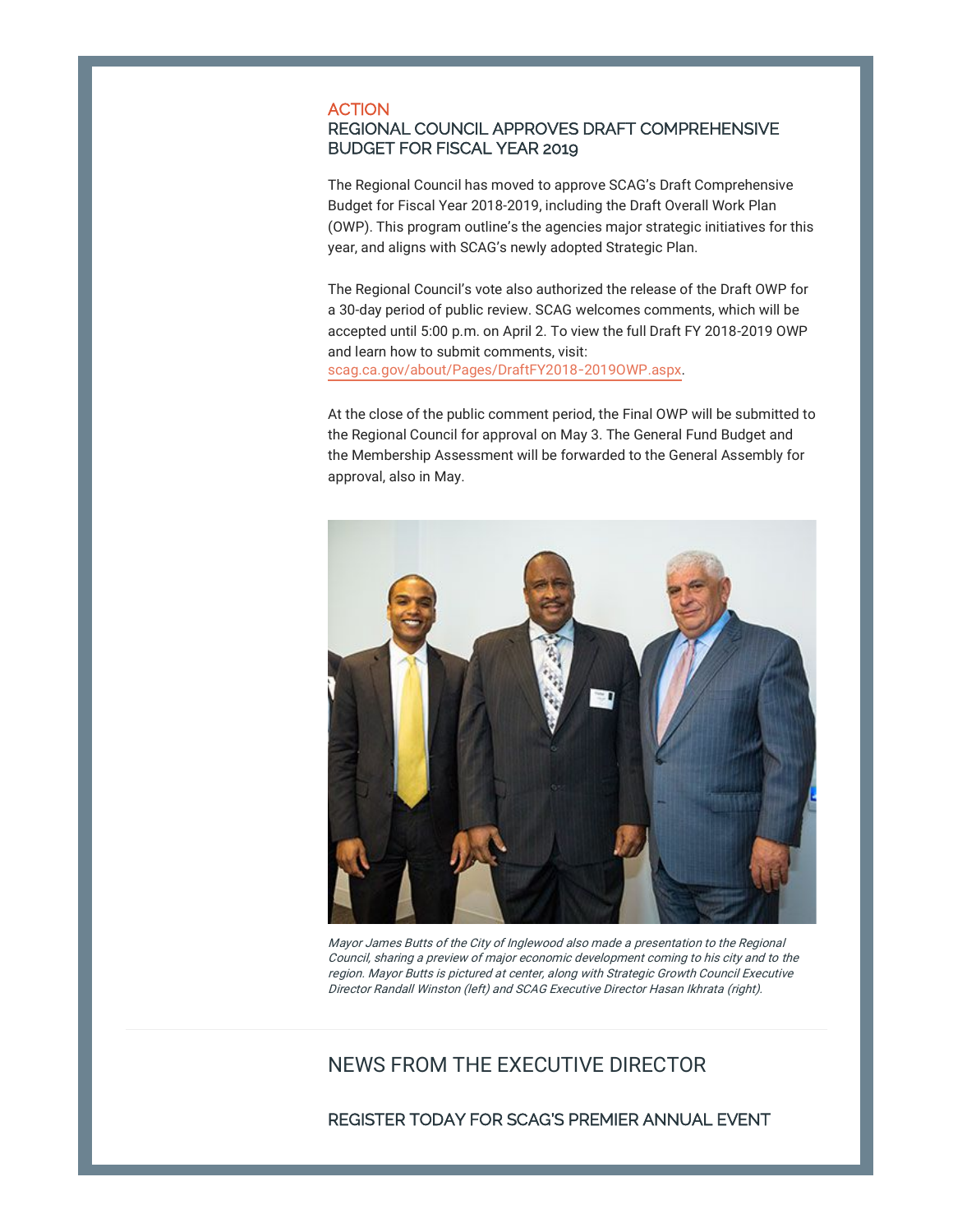

SCAG's 53rd Regional Conference and General Assembly will convene on May 3-4 at the Renaissance Indian Wells Resort & Spa in Indian Wells, CA. This year's program, themed "Southern California at a Crossroads," will feature a diverse slate of expert panels, keynote presentations and technical demonstrations designed to equip the region for navigating major changes. Nearly 1,000 of Southern California's most influential leaders and innovators are expected to attend, including local elected officials, CEOs, business and civic leaders, transportation and environmental stakeholders, local government staff and others. The conference will send attendees home with fresh insights and new resources to help them better address future challenges in their own communities. The event is free for elected officials and city managers in the region, and a special early bird is currently available. To register for the 2018 Regional Conference, visit scag.ca.gov/GA2018.

#### SHARE YOUR INPUT ON SCAG'S DRAFT PUBLIC PARTICIPATION PLAN

On Wednesday, Feb. 21, SCAG released for public review and comment our new Draft 2018 Public Participation Plan. This updated plan was developed to reflect changes in communication technologies and public engagement best practices. In addition, the plan has been revised from previous to be more readable and accessible to a general audience, and more adaptable in anticipation of evolving technologies and practices. This plan is key to ensuring that our approach to public engagement is effective and inclusive, so please share your input! SCAG's Draft 2018 Public Participation Plan is available for public review and comment period for 60 days, which will conclude on Saturday, April 21, at 11:59 p.m. (PST). The Draft Public Participation Plan is available on the SCAG website. At the end of the comment period, staff will review, address and incorporate as appropriate all comments received. We anticipate bringing a draft final plan to the Regional Council for adoption in Summer 2018. To submit comments, or ask any further questions, please contact Margaret de Larios at delarios@scag.ca.gov.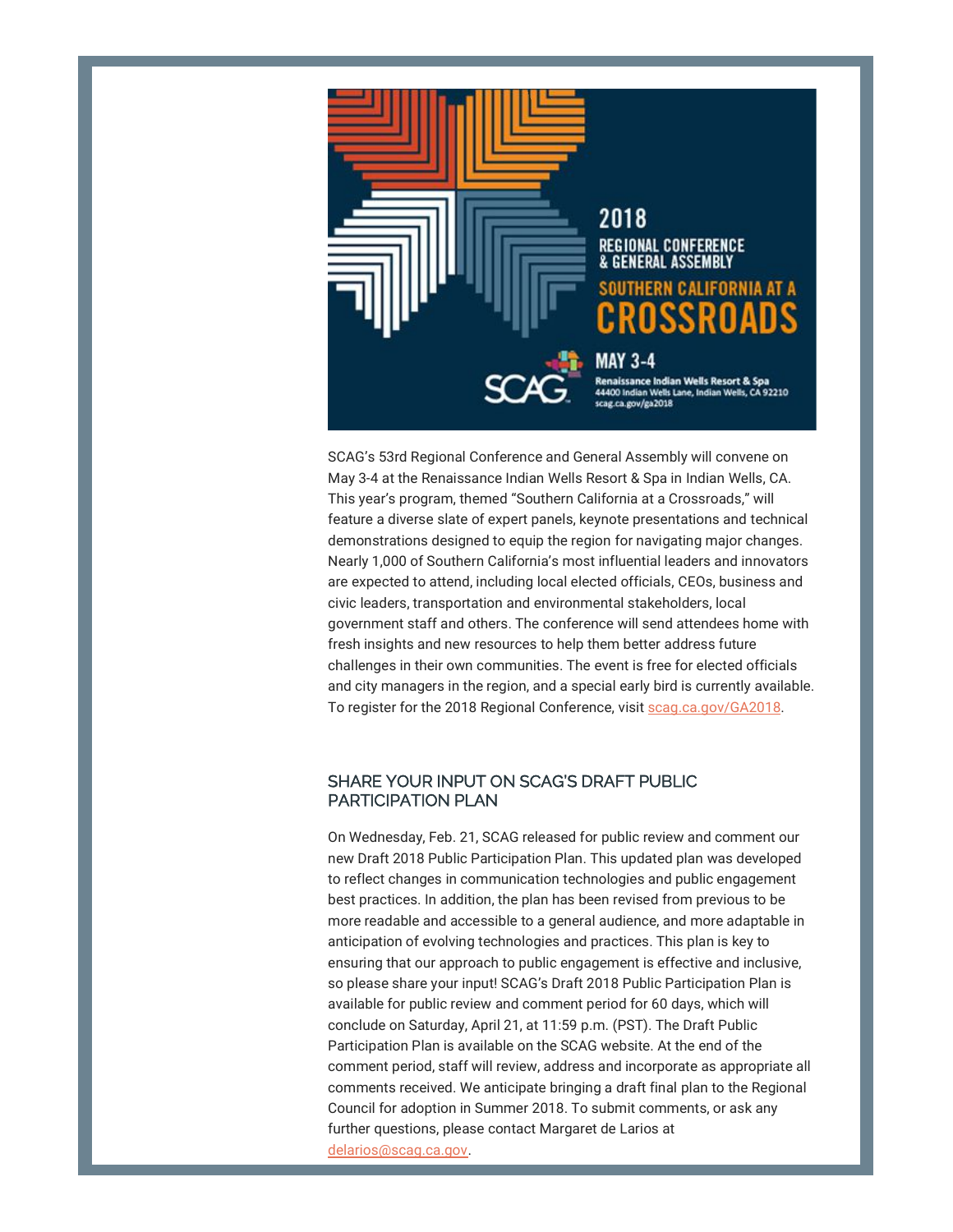#### SCAG 2020 RTP/SCS LAUNCHES COLLABORATIVE OPEN-DATA MAPPING PROJECT

To assist with the development of the 2020 Regional Transportation Plan/Sustainable Communities Strategy, SCAG has launched a new crowdsourced data project calling on college and university students to help identify and map transit-supportive features in the region's neighborhoods. The programs and policies that will be mapped for this project will help identify how our region is meeting its climate change goals. Students will have the opportunity to contribute data that will aid SCAG in better understanding how neighborhood-oriented policies can encourage residents to take transit and to walk or bike more in their communities—thereby reducing the number of vehicles on the road and in traffic. A prize of \$1,000 will be awarded to the student with the highest number of confirmed data field entries. Submissions are due by May 31 - more information is available on the RTP/SCS website.

#### UPDATE ON GREENHOUSE GAS EMISSION REDUCTION **TARGETS**

On Feb. 21, the California Air Resources Board (CARB) shared an updated staff report that includes recommendations for regional targets for reducing per-capita greenhouse gas (GHG) emissions. Since Senate Bill 375 was passed in 2009, CARB has set targets at both the state and regional level for reducing greenhouse gas emissions. After an ongoing collaborative dialogue with SCAG and other agencies, CARB has proposed an updated target of a 19% per capita GHG reduction by 2035 in the SCAG region, which is consistent with the recommendation approved by the SCAG Regional Council in November 2017. This staff report makes recommendations for CARB Board actions at their March 22 meeting. In addition, CARB staff has proposed a broader target-update framework, with specifics to be further developed. The framework incorporates added reporting and tracking of investments, project performance analysis and implementation efforts related to the Regional Transportation Plan / Sustainable Communities Strategy. ARB staff is expected to convene working group meetings with the state's metropolitan planning organizations over the next several months to identify tools, incentives and tracking methodology, as well as to revise the SB 375 Program Guidelines. SCAG will continue to provide updates during this important process.

#### APPLICATIONS AVAILABLE FOR 2018 SCAG SCHOLARSHIP PROGRAM

SCAG is now accepting applications for its scholarship program through April 27. Our scholarship program offers financial support and professional development to the region's high school and community college students.